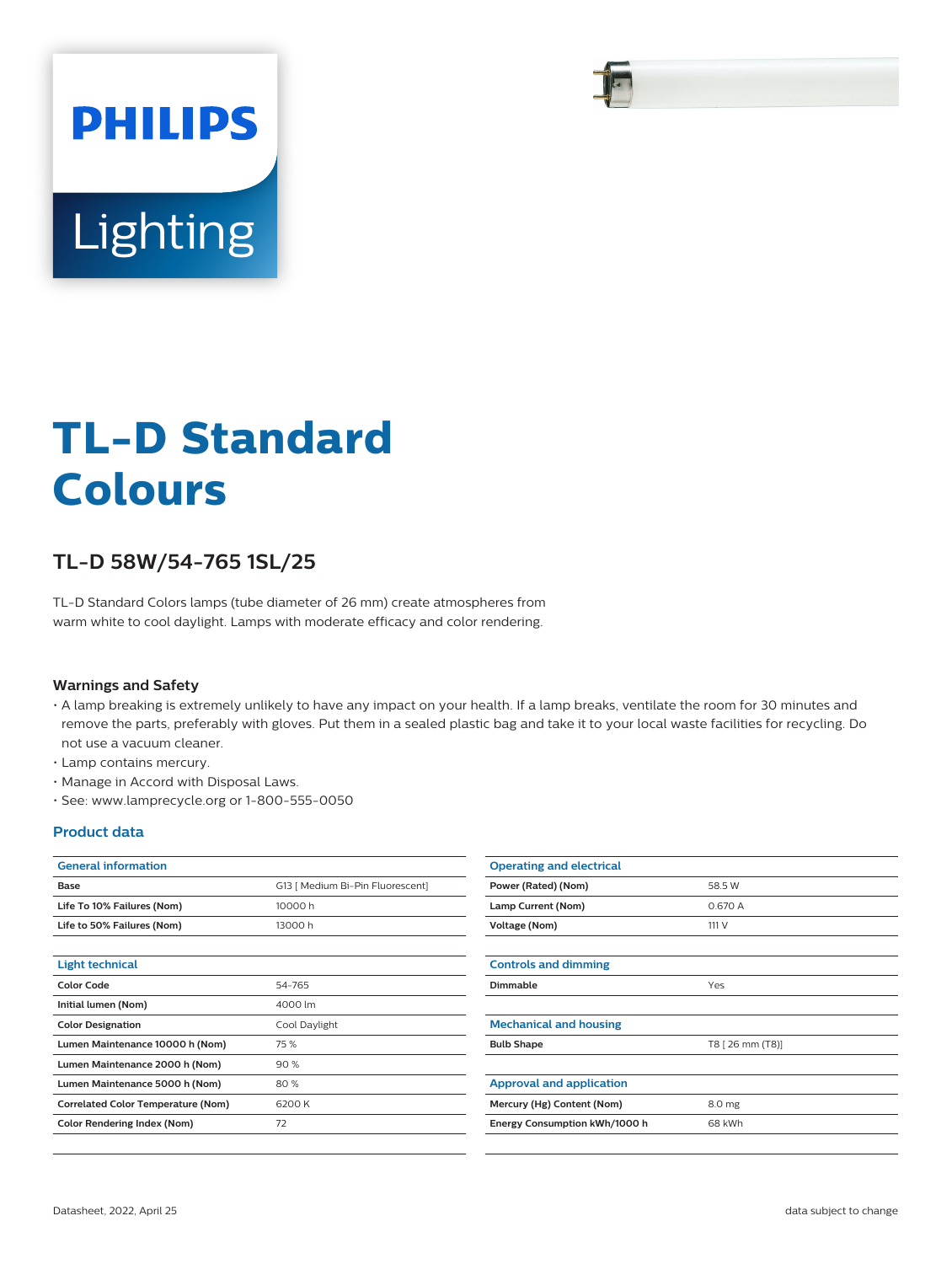## **TL-D Standard Colours**

| <b>Product data</b>                  |                        |  |  |  |  |
|--------------------------------------|------------------------|--|--|--|--|
| Order product name                   | TL-D 58W/54-765 1SL/25 |  |  |  |  |
| EAN/UPC - Product                    | 8711500950512          |  |  |  |  |
| Order code                           | 251686                 |  |  |  |  |
| <b>Numerator - Quantity Per Pack</b> |                        |  |  |  |  |
| Numerator - Packs per outer box      | 25                     |  |  |  |  |
| Material Nr. (12NC)                  | 928049005422           |  |  |  |  |

| Net Weight (Piece) | 167.000 g         |
|--------------------|-------------------|
| <b>ILCOS Code</b>  | FD-58/62/2A-E-G13 |



### **Dimensional drawing**



#### **Photometric data**



**LDPB\_TL-DSTD\_54-765-Spectral power distribution B/W LDPO\_TL-DSTD\_54-765-Spectral power distribution Colour**

| Product         |       | $D(max)$ A (max)                        | B (max) | B (min) | C (max) |
|-----------------|-------|-----------------------------------------|---------|---------|---------|
| TL-D 58W/54-765 | 28 mm | 1500.0 mm 1507.1 mm 1504.7 mm 1514.2 mm |         |         |         |
| 1SL/25          |       |                                         |         |         |         |